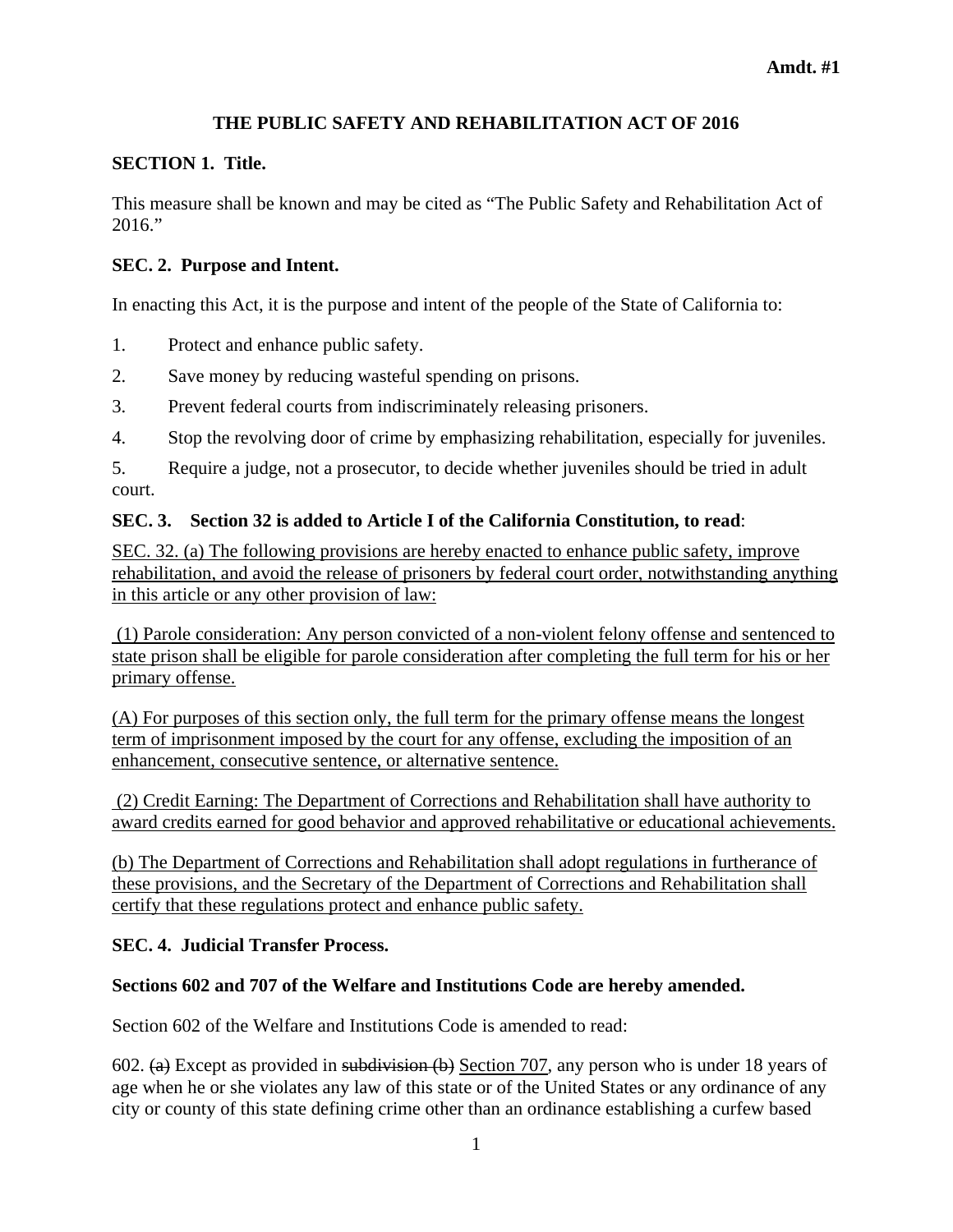solely on age, is within the jurisdiction of the juvenile court, which may adjudge such person to be a ward of the court.

(b) Any person who is alleged, when he or she was 14 years of age or older, to have committed one of the following offenses shall be prosecuted under the general law in a court of criminal jurisdiction:

(1) Murder, as described in Section 187 of the Penal Code, if one of the circumstances enumerated in subdivision (a) of Section 190.2 of the Penal Code is alleged by the prosecutor, and the prosecutor alleges that the minor personally killed the victim.

(2) The following sex offenses, if the prosecutor alleges that the minor personally committed the offense, and if the prosecutor alleges one of the circumstances enumerated in the One Strike law, subdivision (d) or (e) of Section 667.61 of the Penal Code, applies:

(A) Rape, as described in paragraph (2) of subdivision (a) of Section 261 of the Penal Code.

(B) Spousal rape, as described in paragraph (1) of subdivision (a) of Section 262 of the Penal Code.

(C) Forcible sex offenses in concert with another, as described in Section 264.1 of the Penal Code.

(D) Forcible lewd and lascivious acts on a child under 14 years of age, as described in subdivision (b) of Section 288 of the Penal Code.

(E) Forcible sexual penetration, as described in subdivision (a) of Section 289 of the Penal Code.

(F) Sodomy or oral copulation in violation of Section 286 or 288a of the Penal Code, by force, violence, duress, menace, or fear of immediate and unlawful bodily injury on the victim or another person.

(G) Lewd and lascivious acts on a child under 14 years of age, as defined in subdivision (a) of Section 288, unless the defendant qualifies for probation under subdivision (d) of Section 1203.066 of the Penal Code.

Section 707 of the Welfare and Institutions Code is amended to read:

707. (a)(1) In any case in which a minor is alleged to be a person described in subdivision (a) of Section 602 by reason of the violation, when he or she was 16 years of age or older, of any felony criminal statute, or ordinance except those listed in subdivision (b), or of an offense listed in subdivision (b) when he or she was 14 or 15 years of age, the District Attorney or other appropriate prosecuting officer may make a motion to transfer the minor from juvenile court to a court of criminal jurisdiction. upon The motion of the petitioner must be made prior to the attachment of jeopardy. Upon such motion, the juvenile court shall eause order the probation officer to investigate and submit a report on the behavioral patterns and social history of the minor. being considered for a determination of unfitness. The report shall include any written or oral statement offered by the victim pursuant to Section 656.2.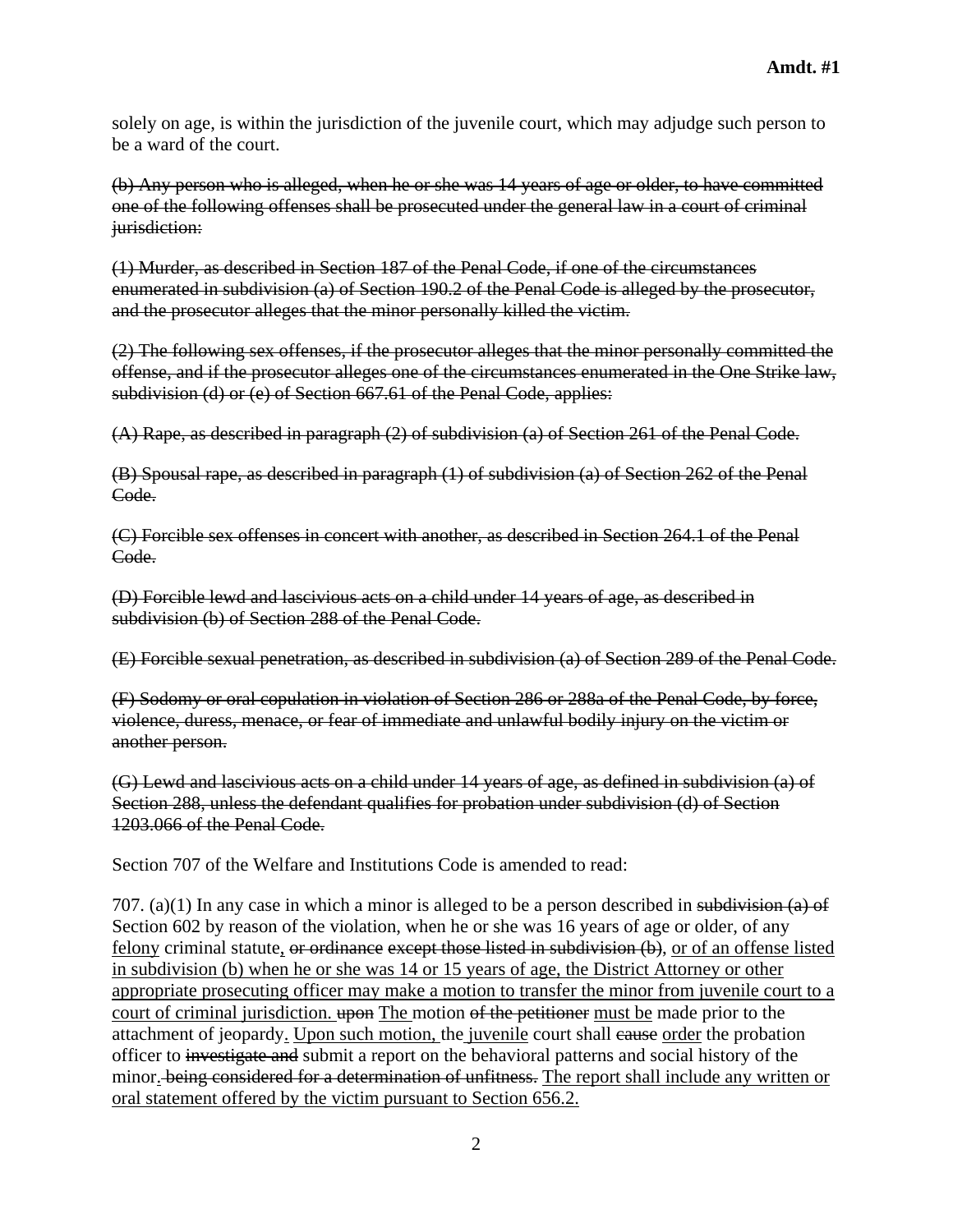(2) Following submission and consideration of the report, and of any other relevant evidence that the petitioner or the minor may wish to submit, the juvenile court shall decide whether the minor should be transferred to a court of criminal jurisdiction. In making its decision, the court shall consider the criteria specified in subparagraphs (A) to (E) below. If the court orders a transfer of jurisdiction, the court shall recite the basis for its decision in an order entered upon the minutes. In any case in which a hearing has been noticed pursuant to this section, the court shall postpone the taking of a plea to the petition until the conclusion of the transfer hearing, and no plea that may have been entered already shall constitute evidence at the hearing. may find that the minor is not a fit and proper subject to be dealt with under the juvenile court law if it concludes that the minor would not be amenable to the care, treatment, and training program available through the facilities of the juvenile court, based upon an evaluation of the criteria specified in clause (i) of subparagraphs  $(A)$  to  $(E)$ , inclusive:

(A)(i) The degree of criminal sophistication exhibited by the minor.

(ii) When evaluating the criterion specified in clause (i), the juvenile court may give weight to any relevant factor, including, but not limited to, the minor's age, maturity, intellectual capacity, and physical, mental, and emotional health at the time of the alleged offense, the minor's impetuosity or failure to appreciate risks and consequences of criminal behavior, the effect of familial, adult, or peer pressure on the minor's actions, and the effect of the minor's family and community environment and childhood trauma on the minor's criminal sophistication.

(B)(i) Whether the minor can be rehabilitated prior to the expiration of the juvenile court's jurisdiction.

(ii) When evaluating the criterion specified in clause (i), the juvenile court may give weight to any relevant factor, including, but not limited to, the minor's potential to grow and mature.

(C)(i) The minor's previous delinquent history.

(ii) When evaluating the criterion specified in clause (i), the juvenile court may give weight to any relevant factor, including, but not limited to, the seriousness of the minor's previous delinquent history and the effect of the minor's family and community environment and childhood trauma on the minor's previous delinquent behavior.

(D)(i) Success of previous attempts by the juvenile court to rehabilitate the minor.

(ii) When evaluating the criterion specified in clause (i), the juvenile court may give weight to any relevant factor, including, but not limited to, the adequacy of the services previously provided to address the minor's needs.

(E)(i) The circumstances and gravity of the offense alleged in the petition to have been committed by the minor.

(ii) When evaluating the criterion specified in clause (i), the juvenile court may give weight to any relevant factor, including but not limited to, the actual behavior of the person, the mental state of the person, the person's degree of involvement in the crime, the level of harm actually caused by the person, and the person's mental and emotional development.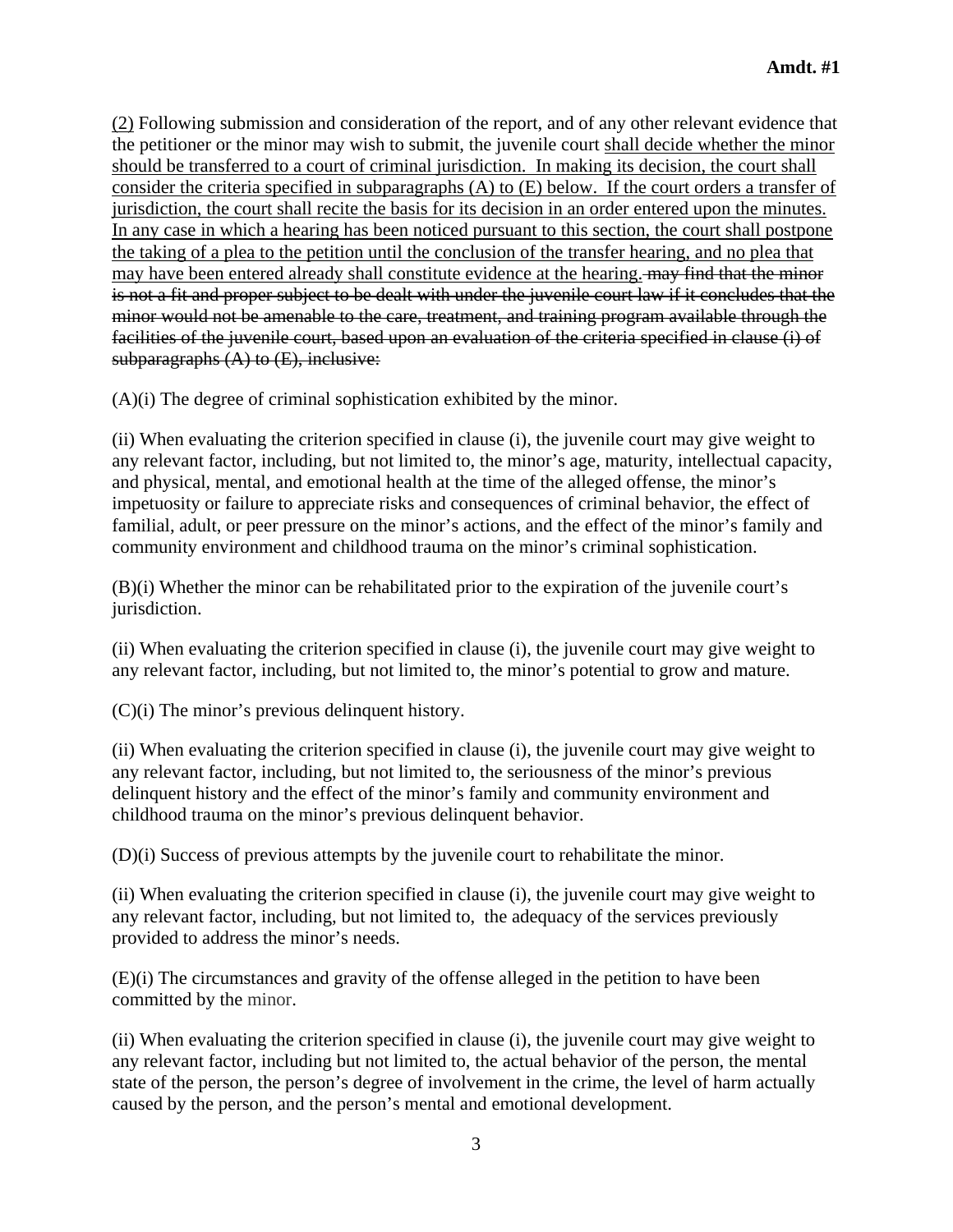A determination that the minor is not a fit and proper subject to be dealt with under the juvenile court law may be based on any one or a combination of the factors set forth above in clause (i) of subparagraphs  $(A)$  to  $(E)$ , inclusive, which shall be recited in the order of unfitness. In any case in which a hearing has been noticed pursuant to this section, the court shall postpone the taking of a plea to the petition until the conclusion of the fitness hearing, and no plea that may have been entered already shall constitute evidence at the hearing.

 $(2)$ (A) This paragraph shall apply to a minor alleged to be a person described in Section 602 by reason of the violation, when he or she has attained 16 years of age, of any felony offense when the minor has been declared to be a ward of the court pursuant to Section 602 on one or more prior occasions if both of the following apply:

(i) The minor has previously been found to have committed two or more felony offenses.

(ii) The offenses upon which the prior petition or petitions were based were committed when the minor had attained 14 years of age.

(B) Upon motion of the petitioner made prior to the attachment of jeopardy the court shall cause the probation officer to investigate and submit a report on the behavioral patterns and social history of the minor being considered for a determination of unfitness. Following submission and consideration of the report, and of any other relevant evidence that the petitioner or the minor may wish to submit, the minor shall be presumed to be not a fit and proper subject to be dealt with under the juvenile court law unless the juvenile court concludes, based upon evidence, which evidence may be of extenuating or mitigating circumstances, that the minor would be amenable to the care, treatment, and training program available through the facilities of the juvenile court based upon an evaluation of the criteria specified in subclause (I) of clauses (i) to  $(v)$ , inclusive:

(i)(I) The degree of criminal sophistication exhibited by the minor.

(II) When evaluating the criterion specified in subclause (I), the juvenile court may give weight to any relevant factor, including, but not limited to, the minor's age, maturity, intellectual capacity, and physical, mental, and emotional health at the time of the alleged offense, the minor's impetuosity or failure to appreciate risks and consequences of criminal behavior, the effect of familial, adult, or peer pressure on the minor's actions, and the effect of the minor's family and community environment and childhood trauma on the minor's criminal sophistication.

(ii)(I) Whether the minor can be rehabilitated prior to the expiration of the juvenile court's jurisdiction.

(II) When evaluating the criterion specified in subclause (I), the juvenile court may give weight to any relevant factor, including, but not limited to, the minor's potential to grow and mature.

(iii)(I) The minor's previous delinquent history.

(II) When evaluating the criterion specified in subclause (I), the juvenile court may give weight to any relevant factor, including, but not limited to, the seriousness of the minor's previous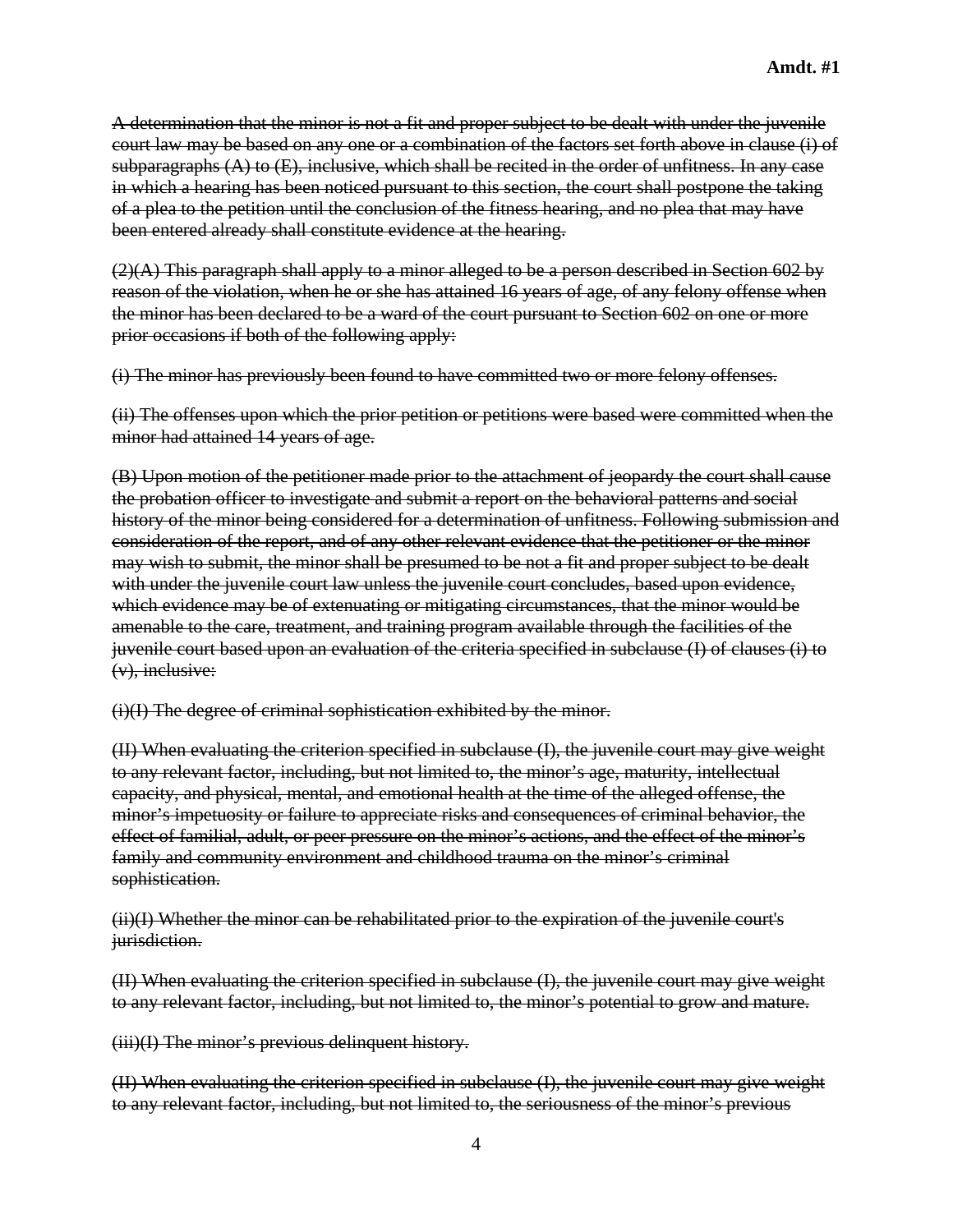delinquent history and the effect of the minor's family and community environment and childhood trauma on the minor's previous delinquent behavior.

(iv)(I) Success of previous attempts by the juvenile court to rehabilitate the minor.

(II) When evaluating the criterion specified in subclause (I), the juvenile court may give weight to any relevant factor, including, but not limited to, the adequacy of the services previously provided to address the minor's needs.

(v)(I) The circumstances and gravity of the offense alleged in the petition to have been committed by the minor.

(II) When evaluating the criterion specified in subclause (I), the juvenile court may give weight to any relevant factor, including, but not limited to, the actual behavior of the person, the mental state of the person, the person's degree of involvement in the crime, the level of harm actually caused by the person, and the person's mental and emotional development.

A determination that the minor is a fit and proper subject to be dealt with under the juvenile court law shall be based on a finding of amenability after consideration of the criteria set forth in subclause (I) of clauses (i) to (v), inclusive, and findings therefore recited in the order as to each of the those criteria that the minor is fit and proper under each and every one of those criteria. In making a finding of fitness, the court may consider extenuating and mitigating circumstances in evaluating each of those criteria. In any case in which the hearing has been noticed pursuant to this section, the court shall postpone the taking of a plea to the petition until the conclusion of the fitness hearing and no plea that may have been entered already shall constitute evidence at the hearing. If the minor is found to be a fit and proper subject to be dealt with under the juvenile court law pursuant to this subdivision, the minor shall be committed to placement in a juvenile hall, ranch camp, forestry camp, boot camp, or secure juvenile home pursuant to Section 730, or in any institution operated by the Department of Corrections and Rehabilitation, Division of Juvenile Facilities.

(3) If, pursuant to this subdivision, the minor is found to be not a fit and proper subject for juvenile court treatment and is tried in a court of criminal jurisdiction and found guilty by the trier of fact, the judge may commit the minor to the Department of Corrections and Rehabilitation, Division of Juvenile Facilities, in lieu of sentencing the minor to the state prison, unless the limitations specified in Section 1732.6 apply.

(b) Subdivision  $\left(\frac{c}{c}\right)$  (a) shall be applicable in any case in which a minor is alleged to be a person described in Section 602 by reason of the violation of one of the following offenses when he or she was 14 or 15 years of age:

(1) Murder.

(2) Arson, as provided in subdivision (a) or (b) of Section 451 of the Penal Code.

- (3) Robbery.
- (4) Rape with force, violence, or threat of great bodily harm.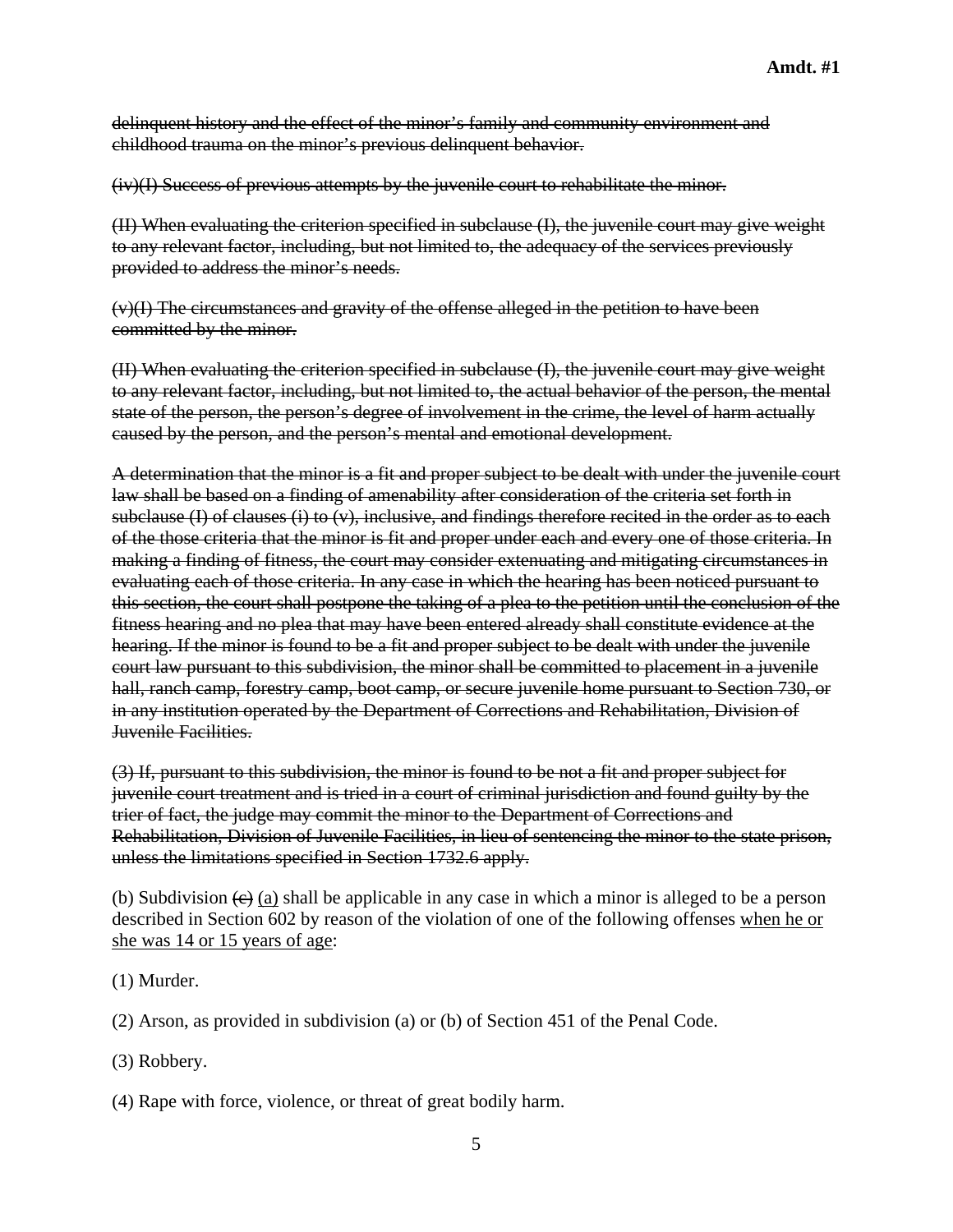- (5) Sodomy by force, violence, duress, menace, or threat of great bodily harm.
- (6) A lewd or lascivious act as provided in subdivision (b) of Section 288 of the Penal Code.
- (7) Oral copulation by force, violence, duress, menace, or threat of great bodily harm.
- (8) An offense specified in subdivision (a) of Section 289 of the Penal Code.
- (9) Kidnapping for ransom.
- (10) Kidnapping for purposes of robbery.
- (11) Kidnapping with bodily harm.
- (12) Attempted murder.
- (13) Assault with a firearm or destructive device.
- (14) Assault by any means of force likely to produce great bodily injury.
- (15) Discharge of a firearm into an inhabited or occupied building.
- (16) An offense described in Section 1203.09 of the Penal Code.
- (17) An offense described in Section 12022.5 or 12022.53 of the Penal Code.

(18) A felony offense in which the minor personally used a weapon described in any provision listed in Section 16590 of the Penal Code.

(19) A felony offense described in Section 136.1 or 137 of the Penal Code.

(20) Manufacturing, compounding, or selling one-half ounce or more of a salt or solution of a controlled substance specified in subdivision (e) of Section 11055 of the Health and Safety Code.

(21) A violent felony, as defined in subdivision (c) of Section 667.5 of the Penal Code, which also would constitute a felony violation of subdivision (b) of Section 186.22 of the Penal Code.

(22) Escape, by the use of force or violence, from a county juvenile hall, home, ranch, camp, or forestry camp in violation of subdivision (b) of Section 871 if great bodily injury is intentionally inflicted upon an employee of the juvenile facility during the commission of the escape.

(23) Torture as described in Sections 206 and 206.1 of the Penal Code.

(24) Aggravated mayhem, as described in Section 205 of the Penal Code.

(25) Carjacking, as described in Section 215 of the Penal Code, while armed with a dangerous or deadly weapon.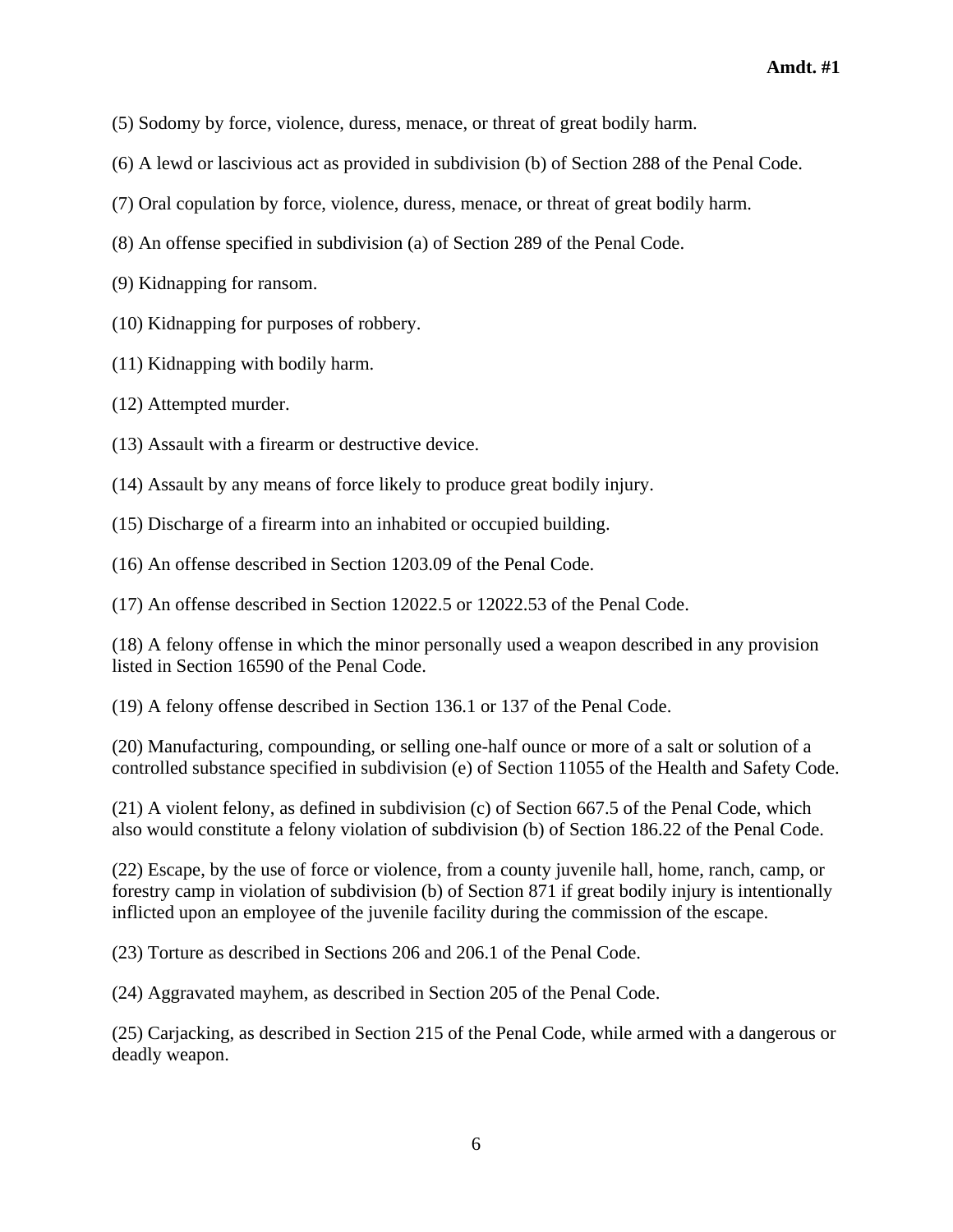(26) Kidnapping for purposes of sexual assault, as punishable in subdivision (b) of Section 209 of the Penal Code.

(27) Kidnapping as punishable in Section 209.5 of the Penal Code.

(28) The offense described in subdivision (c) of Section 26100 of the Penal Code.

(29) The offense described in Section 18745 of the Penal Code.

(30) Voluntary manslaughter, as described in subdivision (a) of Section 192 of the Penal Code.

 (c) With regard to a minor alleged to be a person described in Section 602 by reason of the violation, when he or she was 14 years of age or older, of any of the offenses listed in subdivision (b), upon motion of the petitioner made prior to the attachment of jeopardy the court shall cause the probation officer to investigate and submit a report on the behavioral patterns and social history of the minor being considered for a determination of unfitness. Following submission and consideration of the report, and of any other relevant evidence that the petitioner or the minor may wish to submit, the minor shall be presumed to be not a fit and proper subject to be dealt with under the juvenile court law unless the juvenile court concludes, based upon evidence, which evidence may be of extenuating or mitigating circumstances, that the minor would be amenable to the care, treatment, and training program available through the facilities of the juvenile court based upon an evaluation of each of the following criteria specified in subparagraph  $(A)$  of paragraphs  $(1)$  to  $(5)$ , inclusive:

 $(1)(A)$  The degree of criminal sophistication exhibited by the minor.

(B) When evaluating the criterion specified in subparagraph (A), the juvenile court may give weight to any relevant factor, including, but not limited to, the minor's age, maturity, intellectual capacity, and physical, mental, and emotional health at the time of the alleged offense, the minor's impetuosity or failure to appreciate risks and consequences of criminal behavior, the effect of familial, adult, or peer pressure on the minor's actions, and the effect of the minor's family and community environment and childhood trauma on the minor's criminal sophistication.

 $(2)$ (A) Whether the minor can be rehabilitated prior to the expiration of the juvenile court's jurisdiction.

(B) When evaluating the criterion specified in subparagraph (A), the juvenile court may give weight to any relevant factor, including, but not limited to, the minor's potential to grow and mature.

 $(3)(A)$  The minor's previous delinquent history.

(B) When evaluating the criterion specified in subparagraph (A), the juvenile court may give weight to any relevant factor, including, but not limited to, the seriousness of the minor's previous delinquent history and the effect of the minor's family and community environment and childhood trauma on the minor's previous delinquent behavior.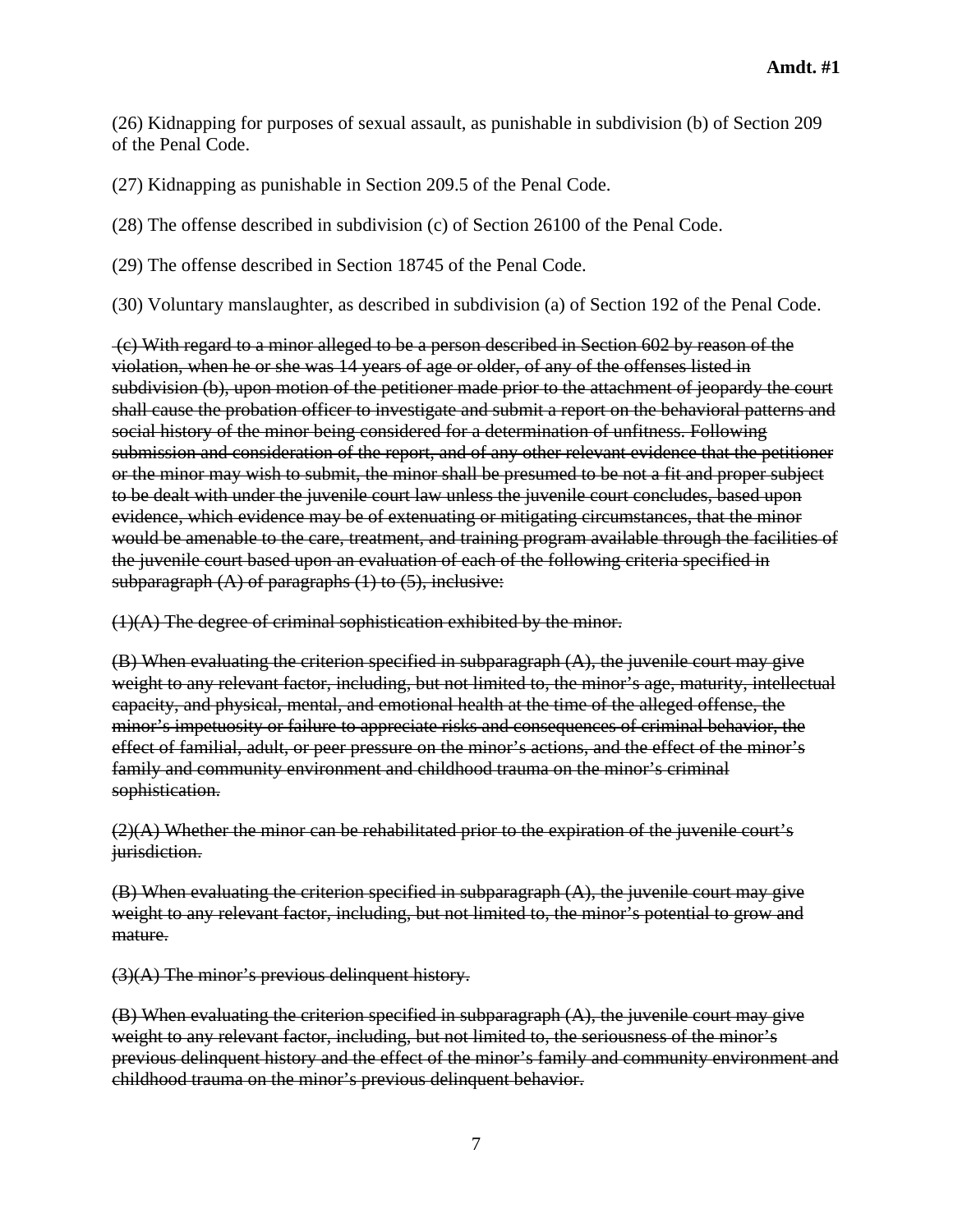(4)(A) Success of previous attempts by the juvenile court to rehabilitate the minor.

(B) When evaluating the criterion specified in subparagraph (A), the juvenile court may give weight to any relevant factor, including, but not limited to, the adequacy of the services previously provided to address the minor's needs.

 $(5)(A)$  The circumstances and gravity of the offenses alleged in the petition to have been committed by the minor.

(B) When evaluating the criterion specified in subparagraph (A), the juvenile court may give weight to any relevant factor, including, but not limited to, the actual behavior of the person, the mental state of the person, the person's degree of involvement in the crime, the level of harm actually caused by the person, and the person's mental and emotional development.

A determination that the minor is a fit and proper subject to be dealt with under the juvenile court law shall be based on a finding of amenability after consideration of the criteria set forth in subparagraph  $(A)$  of paragraphs  $(1)$  to  $(5)$ , inclusive, and findings therefore recited in the order as to each of those criteria that the minor is fit and proper under each and every one of those criteria. In making a finding of fitness, the court may consider extenuating or mitigating circumstances in evaluating each of those criteria. In any case in which a hearing has been noticed pursuant to this section, the court shall postpone the taking of a plea to the petition until the conclusion of the fitness hearing and no plea which may have been entered already shall constitute evidence at the hearing. If, pursuant to this subdivision, the minor is found to be not a fit and proper subject for juvenile court treatment and is tried in a court of criminal jurisdiction and found guilty by the trier of fact, the judge may commit the minor to the Department of Corrections and Rehabilitation, Division of Juvenile Facilities, in lieu of sentencing the minor to the state prison, unless the limitations specified in Section 1732.6 apply.

(d) (1) Except as provided in subdivision (b) of Section 602, the district attorney or other appropriate prosecuting officer may file an accusatory pleading in a court of criminal jurisdiction against any minor 16 years of age or older who is accused of committing an offense enumerated in subdivision (b).

(2) Except as provided in subdivision (b) of Section 602, the district attorney or other appropriate prosecuting officer may file an accusatory pleading against a minor 14 years of age or older in a court of criminal jurisdiction in any case in which any one or more of the following circumstances apply:

(A) The minor is alleged to have committed an offense that if committed by an adult would be punishable by death or imprisonment in the state prison for life.

(B) The minor is alleged to have personally used a firearm during the commission or attempted commission of a felony, as described in Section 12022.5 or 12022.53 of the Penal Code.

(C) The minor is alleged to have committed an offense listed in subdivision (b) in which any one or more of the following circumstances apply: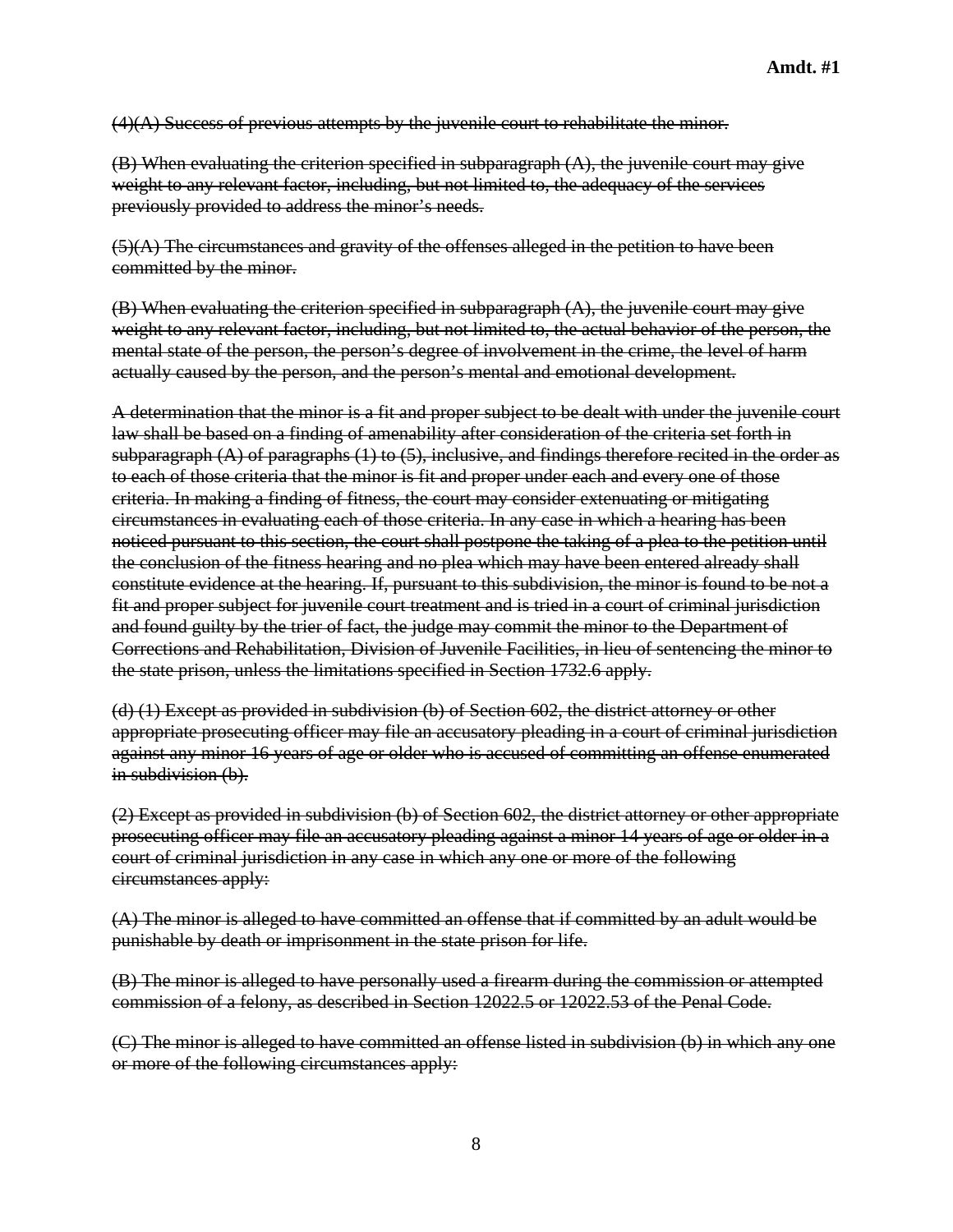(i) The minor has previously been found to be a person described in Section 602 by reason of the commission of an offense listed in subdivision (b).

(ii) The offense was committed for the benefit of, at the direction of, or in association with any criminal street gang, as defined in subdivision (f) of Section 186.22 of the Penal Code, with the specific intent to promote, further, or assist in criminal conduct by gang members.

(iii) The offense was committed for the purpose of intimidating or interfering with any other person's free exercise or enjoyment of a right secured to him or her by the Constitution or laws of this state or by the Constitution or laws of the United States and because of the other person's race, color, religion, ancestry, national origin, disability, gender, or sexual orientation, or because the minor perceives that the other person has one or more of those characteristics, as described in Title 11.6 (commencing with Section 422.55) of Part 1 of the Penal Code.

(iv) The victim of the offense was 65 years of age or older, or blind, deaf, quadriplegic, paraplegic, developmentally disabled, or confined to a wheelchair, and that disability was known or reasonably should have been known to the minor at the time of the commission of the offense.

(3) Except as provided in subdivision (b) of Section 602, the district attorney or other appropriate prosecuting officer may file an accusatory pleading in a court of criminal jurisdiction against any minor 16 years of age or older who is accused of committing one or more of the following offenses, if the minor has previously been found to be a person described in Section 602 by reason of the violation of a felony offense, when he or she was 14 years of age or older:

(A) A felony offense in which it is alleged that the victim of the offense was 65 years of age or older, or blind, deaf, quadriplegic, paraplegic, developmentally disabled, or confined to a wheelchair, and that disability was known or reasonably should have been known to the minor at the time of the commission of the offense.

(B) A felony offense committed for the purposes of intimidating or interfering with any other person's free exercise or enjoyment of a right secured to him or her by the Constitution or laws of this state or by the Constitution or laws of the United States and because of the other person's race, color, religion, ancestry, national origin, disability, gender, or sexual orientation, or because the minor perceived that the other person had one or more of those characteristics, as described in Title 11.6 (commencing with Section 422.55) of Part 1 of the Penal Code.

(C) The offense was committed for the benefit of, at the direction of, or in association with any criminal street gang as prohibited by Section 186.22 of the Penal Code.

(4) In any case in which the district attorney or other appropriate prosecuting officer has filed an accusatory pleading against a minor in a court of criminal jurisdiction pursuant to this subdivision, the case shall then proceed according to the laws applicable to a criminal case. In conjunction with the preliminary hearing as provided in Section 738 of the Penal Code, the magistrate shall make a finding that reasonable cause exists to believe that the minor comes within this subdivision. If reasonable cause is not established, the criminal court shall transfer the case to the juvenile court having jurisdiction over the matter.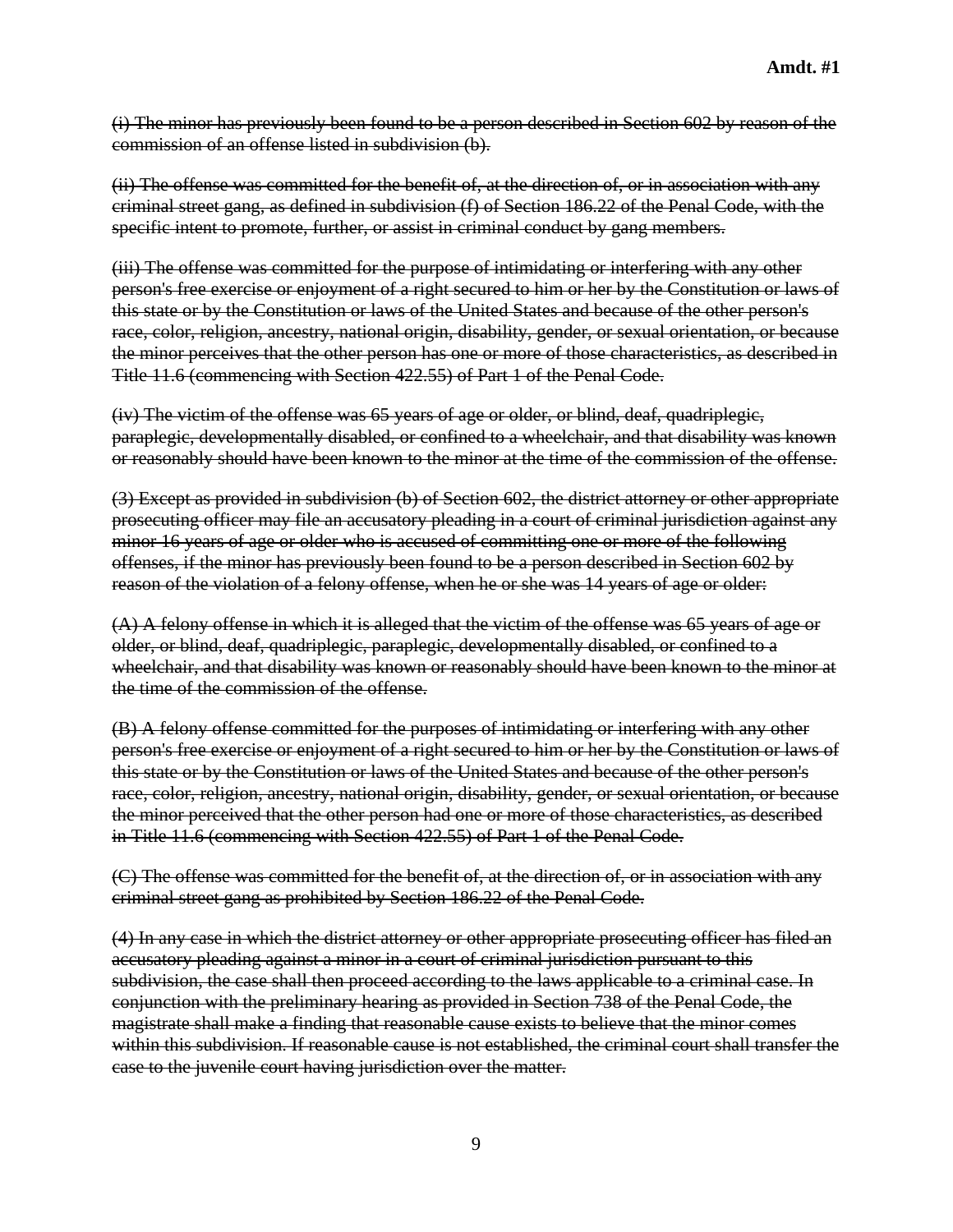(5) For an offense for which the prosecutor may file the accusatory pleading in a court of criminal jurisdiction pursuant to this subdivision, but elects instead to file a petition in the juvenile court, if the minor is subsequently found to be a person described in subdivision (a) of Section 602, the minor shall be committed to placement in a juvenile hall, ranch camp, forestry camp, boot camp, or secure juvenile home pursuant to Section 730, or in any institution operated by the Department of Corrections and Rehabilitation, Division of Juvenile Facilities.

(6) If, pursuant to this subdivision, the minor is found to be not a fit and proper subject for juvenile court treatment and is tried in a court of criminal jurisdiction and found guilty by the trier of fact, the judge may commit the minor to the Department of Corrections and Rehabilitation, Division of Juvenile Facilities, in lieu of sentencing the minor to the state prison, unless the limitations specified in Section 1732.6 apply.

(e) A report submitted by a probation officer pursuant to this section regarding the behavioral patterns and social history of the minor being considered for a determination of unfitness shall include any written or oral statement offered by the victim, the victim's parent or guardian if the victim is a minor, or if the victim has died, the victim's next of kin, as authorized by subdivision (b) of Section 656.2. Victims' statements shall be considered by the court to the extent they are relevant to the court's determination of unfitness.

# **SEC. 5. Amendment.**

This Act shall be broadly construed to accomplish its purposes. The provisions of Section 4 of this measure may be amended so long as such amendments are consistent with and further the intent of this Act by a statute that is passed by a majority vote of the members of each house of the Legislature and signed by the Governor.

#### **SEC. 6. Severability.**

If any provision of this measure, or part of this measure, or the application of any provision or part to any person or circumstances, is for any reason held to be invalid, the remaining provisions, or applications of provisions, shall not be affected, but shall remain in full force and effect, and to this end the provisions of this measure are severable.

# **SEC. 7. Conflicting Initiatives.**

(a) In the event that this measure and another measure addressing credits and parole eligibility for state prisoners or adult court prosecution for juvenile defendants shall appear on the same statewide ballot, the provisions of the other measure or measures shall be deemed to be in conflict with this measure. In the event that this measure receives a greater number of affirmative votes than a measure deemed to be in conflict with it, the provisions of this measure shall prevail in their entirety, and the other measure or measures shall be null and void.

(b) If this measure is approved by voters but superseded by law by any other conflicting measure approved by voters at the same election, and the conflicting ballot measure is later held invalid, this measure shall be self-executing and given full force and effect.